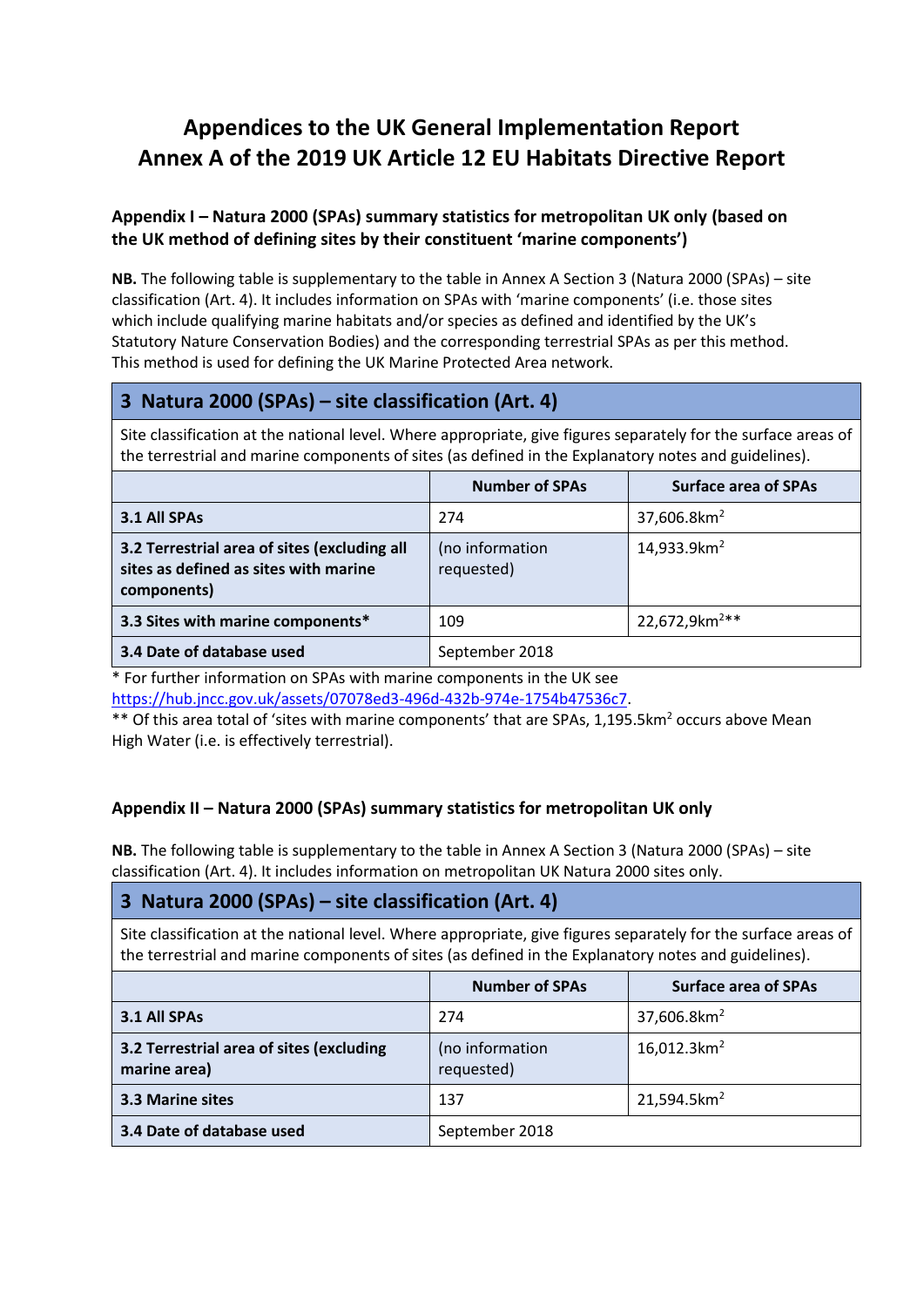### **Appendix III – Natura 2000 (SPAs) summary statistics for Gibraltar only**

**NB.** The following table is supplementary to the table in Annex A Section 3 (Natura 2000 (SPAs) – site classification (Art. 4). It includes information on Gibraltar's Natura 2000 sites only.

## **3 Natura 2000 (SPAs) – site classification (Art. 4)**

Site classification at the national level. Where appropriate, give figures separately for the surface areas of the terrestrial and marine components of sites (as defined in the Explanatory notes and guidelines).

|                                                          | <b>Number of SPAs</b>         | <b>Surface area of SPAs</b> |
|----------------------------------------------------------|-------------------------------|-----------------------------|
| 3.1 All SPAs                                             |                               | 56.87 $km2$                 |
| 3.2 Terrestrial area of sites (excluding<br>marine area) | (no information<br>requested) | $2.005 \text{km}^2$         |
| <b>3.3 Marine sites</b>                                  |                               | 54.865 $km^2$               |
| 3.4 Date of database used                                | September 2018                |                             |

#### **Appendix IV – Set of conservation measures and management plans for Natura 2000 sites (SPAs) summary statistics for metropolitan UK only**

**NB.** The following table is supplementary to the table in Annex A Section 4 (Set of conservation measures and management plans for Natura 2000 sites (SPAs). It includes statistics on conservation measures and management plans for metropolitan UK Natura 2000 sites only.

# **4 Set of conservation measures and management plans for Natura 2000 sites (SPAs)**

|                                                                                                           | <b>Number of SPAs</b> | Proportion (%) of<br>the SPA network<br>area |
|-----------------------------------------------------------------------------------------------------------|-----------------------|----------------------------------------------|
| 4.1 Necessary conservation measures have been established<br>and are applied                              | 180                   | 43.5                                         |
| 4.2 Conservation measures have been set out in a<br>comprehensive management plan or a similar instrument | 111                   | 58.6                                         |

#### **Appendix V – Set of conservation measures and management plans for Natura 2000 sites (SPAs) summary statistics for Gibraltar only**

**NB.** The following table is supplementary to the table in Annex A Section 4 (Set of conservation measures and management plans for Natura 2000 sites (SPAs). It includes statistics on conservation measures and management plans for Gibraltar's Natura 2000 sites only.

# **4 Set of conservation measures and management plans for Natura 2000 sites (SPAs)**

|  | <b>Number of SPAs</b> | Proportion (%) of<br>the SPA network<br>area |
|--|-----------------------|----------------------------------------------|
|--|-----------------------|----------------------------------------------|